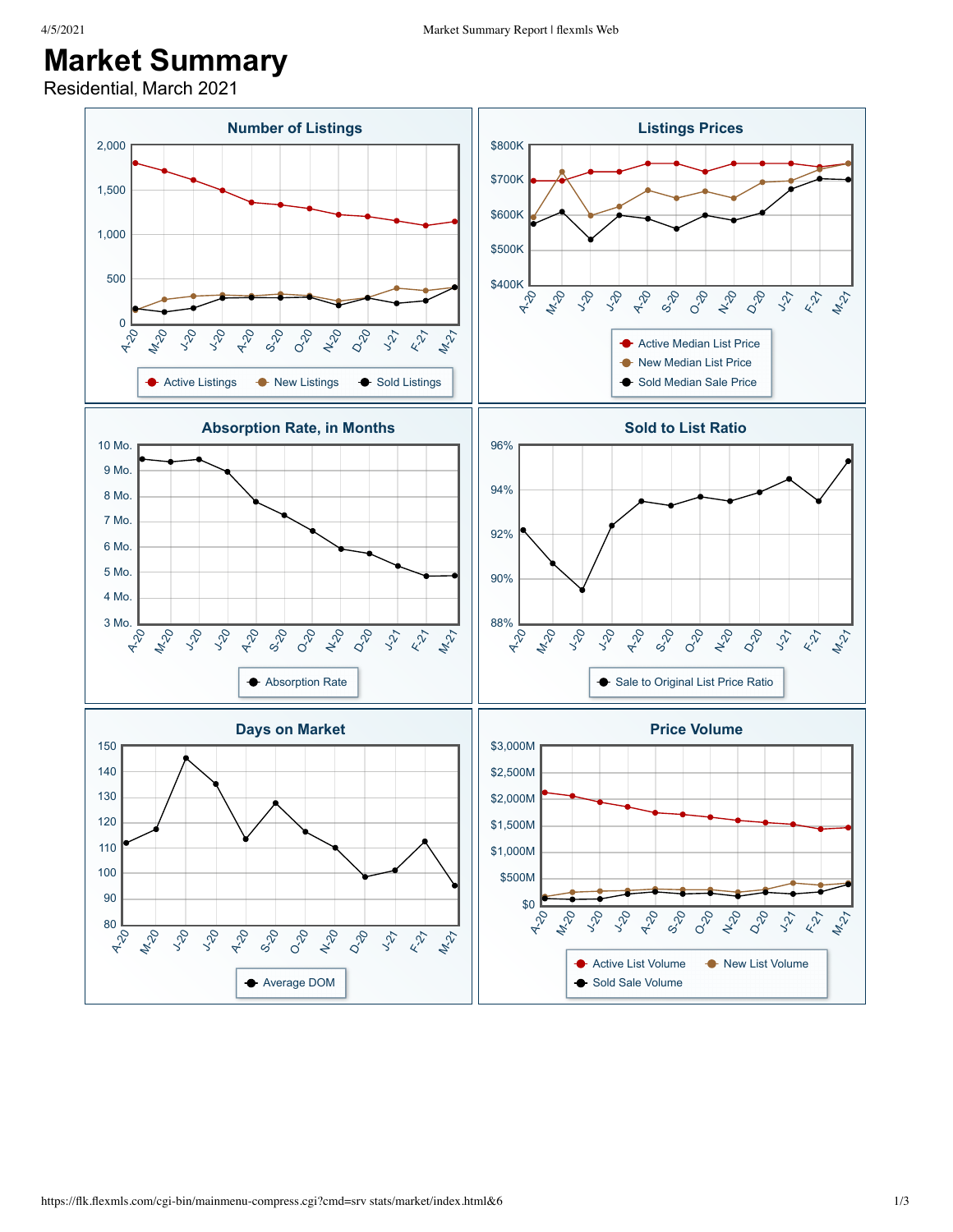| <b>Summary Statistics</b> |             |               |          |                 |                 |           |
|---------------------------|-------------|---------------|----------|-----------------|-----------------|-----------|
|                           | Mar-21      | <b>Mar-20</b> | $%$ Chg  | <b>2021 YTD</b> | <b>2020 YTD</b> | % Chg $ $ |
| Absorption Rate           | 4.88        | 10.08         | $-51.59$ |                 | 9.75            | $-48.72$  |
| Average List Price        | \$1.278.805 | \$1.175.906   | 8.75     | \$1.172.282     | \$1.103.892     | 6.20      |
| Median List Price         | \$749.000   | \$699,000     | 7.15     | \$727,000       | \$689.900       | 5.38      |
| Average Sale Price        | \$959.761   | \$738.335     | 29.99    | \$956.320       | \$731.230       | 30.78     |
| Median Sale Price         | \$702.500   | \$554,000     | 26.81    | \$699,000       | \$564.000       | 23.94     |
| Average DOM               | 95          | 100           | $-5.00$  | 101             | 105             | $-3.81$   |
| Median DOM                | 49          | 65            | $-24.62$ | 54              | 68              | $-20.59$  |

| <b>Sold Listings</b> |                                          |                         |          |                |                |                                          | <b>Pending Listings</b> |                         |                         |          |      |                |         |
|----------------------|------------------------------------------|-------------------------|----------|----------------|----------------|------------------------------------------|-------------------------|-------------------------|-------------------------|----------|------|----------------|---------|
|                      | <b>This Month</b><br><b>Year to Date</b> |                         |          |                |                | <b>This Month</b><br><b>Year to Date</b> |                         |                         |                         |          |      |                |         |
|                      | 2021                                     | 2020                    | % Chg    | 2021           | 2020           | % Chg                                    |                         | 2021                    | 2020                    | $%$ Chg  | 2021 | 2020           | % Chg   |
| 0-99,999             | 0                                        | $\mathbf{1}$            | $-100.0$ | 1              | 1              | 0.0                                      | 0-99,999                | 0                       | $\mathbf{1}$            | $-100.0$ | 1    | 1              | 0.0     |
| 100,000-149,999      | 1                                        | 3                       | $-66.7$  | 8              | 5              | 60.0                                     | 100,000-149,999         | 0                       | $\mathbf{1}$            | $-100.0$ | 4    | 5              | $-20.0$ |
| 150,000-199,999      | 4                                        | 8                       | $-50.0$  | 17             | 16             | 6.3                                      | 150,000-199,999         | 9                       | 8                       | 12.5     | 22   | 17             | 29.4    |
| 200,000-249,999      | 15                                       | 5                       | 200.0    | 29             | 15             | 93.3                                     | 200,000-249,999         | 10                      | 4                       | 150.0    | 31   | 16             | 93.8    |
| 250,000-299,999      | 13                                       | $\overline{\mathbf{4}}$ | 225.0    | 22             | 15             | 46.7                                     | 250,000-299,999         | 8                       | 5                       | 60.0     | 25   | 11             | 127.3   |
| 300,000-349,999      | 13                                       | 11                      | 18.2     | 26             | 28             | $-7.1$                                   | 300,000-349,999         | 9                       | 13                      | $-30.8$  | 25   | 24             | 4.2     |
| 350,000-399,999      | 21                                       | 15                      | 40.0     | 46             | 37             | 24.3                                     | 350,000-399,999         | 11                      | $\overline{7}$          | 57.1     | 49   | 36             | 36.1    |
| 400,000-449,999      | 32                                       | 21                      | 52.4     | 63             | 52             | 21.2                                     | 400,000-449,999         | 13                      | 9                       | 44.4     | 52   | 38             | 36.8    |
| 450,000-499,999      | 22                                       | 13                      | 69.2     | 52             | 29             | 79.3                                     | 450,000-499,999         | 12                      | 16                      | -25.0    | 55   | 45             | 22.2    |
| 500,000-549,999      | 20                                       | 24                      | $-16.7$  | 41             | 39             | 5.1                                      | 500,000-549,999         | 13                      | 12                      | 8.3      | 43   | 39             | 10.3    |
| 550,000-599,999      | 15                                       | 11                      | 36.4     | 40             | 30             | 33.3                                     | 550,000-599,999         | 11                      | 14                      | $-21.4$  | 39   | 49             | $-20.4$ |
| 600,000-649,999      | 23                                       | 9                       | 155.6    | 48             | 21             | 128.6                                    | 600,000-649,999         | 11                      | 10                      | 10.0     | 31   | 26             | 19.2    |
| 650,000-699,999      | 22                                       | 10                      | 120.0    | 54             | 33             | 63.6                                     | 650,000-699,999         | 9                       | 11                      | $-18.2$  | 58   | 34             | 70.6    |
| 700,000-749,999      | 24                                       | 11                      | 118.2    | 46             | 20             | 130.0                                    | 700,000-749,999         | 6                       | 6                       | 0.0      | 33   | 17             | 94.1    |
| 750,000-799,999      | 15                                       | 8                       | 87.5     | 40             | 18             | 122.2                                    | 750,000-799,999         | 9                       | $\overline{\mathbf{4}}$ | 125.0    | 33   | 23             | 43.5    |
| 800,000-849,999      | 18                                       | 8                       | 125.0    | 30             | 19             | 57.9                                     | 800,000-849,999         | 9                       | $\mathbf{1}$            | 800.0    | 20   | 9              | 122.2   |
| 850,000-899,999      | 14                                       | 10                      | 40.0     | 38             | 20             | 90.0                                     | 850,000-899,999         | 10                      | 10                      | 0.0      | 40   | 35             | 14.3    |
| 900,000-949,999      | 13                                       | 6                       | 116.7    | 26             | 16             | 62.5                                     | 900,000-949,999         | 6                       | $\mathbf{1}$            | 500.0    | 16   | 12             | 33.3    |
| 950,000-999,999      | 11                                       | $\overline{2}$          | 450.0    | 24             | 5              | 380.0                                    | 950,000-999,999         | 4                       | 5                       | $-20.0$  | 26   | 14             | 85.7    |
| 1,000,000-1,099,999  | $\overline{7}$                           | $\overline{\mathbf{4}}$ | 75.0     | 12             | 9              | 33.3                                     | 1,000,000-1,099,999     | 3                       | 4                       | $-25.0$  | 6    | $\overline{7}$ | $-14.3$ |
| 1,100,000-1,199,999  | 13                                       | 6                       | 116.7    | 25             | 12             | 108.3                                    | 1,100,000-1,199,999     | 7                       | $\overline{2}$          | 250.0    | 26   | 13             | 100.0   |
| 1,200,000-1,299,999  | 16                                       | 5                       | 220.0    | 25             | 20             | 25.0                                     | 1,200,000-1,299,999     | 6                       | $\overline{c}$          | 200.0    | 28   | 16             | 75.0    |
| 1,300,000-1,399,999  | 11                                       | 3                       | 266.7    | 23             | 15             | 53.3                                     | 1,300,000-1,399,999     | 6                       | $\overline{2}$          | 200.0    | 21   | 18             | 16.7    |
| 1,400,000-1,499,999  | 6                                        | $\mathbf{1}$            | 500.0    | 14             | 3              | 366.7                                    | 1,400,000-1,499,999     | $\overline{7}$          | $\mathbf 0$             | N/A      | 19   | 4              | 375.0   |
| 1,500,000-1,599,999  | 6                                        | $\mathbf 0$             | N/A      | 11             | $\overline{2}$ | 450.0                                    | 1,500,000-1,599,999     | 1                       | $\overline{2}$          | $-50.0$  | 13   | 4              | 225.0   |
| 1,600,000-1,699,999  | 3                                        | 1                       | 200.0    | 13             | 3              | 333.3                                    | 1,600,000-1,699,999     | 1                       | $\mathbf{1}$            | 0.0      | 7    | 4              | 75.0    |
| 1,700,000-1,799,999  | $\overline{7}$                           | 0                       | N/A      | 14             | 3              | 366.7                                    | 1,700,000-1,799,999     | 1                       | $\mathbf{1}$            | 0.0      | 10   | $\overline{c}$ | 400.0   |
| 1,800,000-1,899,999  | 6                                        | 3                       | 100.0    | 12             | 4              | 200.0                                    | 1,800,000-1,899,999     | 2                       | $\mathbf{1}$            | 100.0    | 9    | 6              | 50.0    |
| 1,900,000-1,999,999  | $\mathbf{1}$                             | $\overline{2}$          | $-50.0$  | 5              | 5              | 0.0                                      | 1,900,000-1,999,999     | 5                       | $\overline{2}$          | 150.0    | 16   | 8              | 100.0   |
| 2,000,000-2,249,999  | 6                                        | $\mathbf 0$             | N/A      | 20             | $\mathbf{1}$   | 1900.0                                   | 2,000,000-2,249,999     | 5                       | 0                       | N/A      | 15   | $\mathbf{1}$   | 1400.0  |
| 2,250,000-2,499,999  | 8                                        | $\overline{2}$          | 300.0    | 18             | 4              | 350.0                                    | 2,250,000-2,499,999     | 4                       | 0                       | N/A      | 17   | 2              | 750.0   |
| 2,500,000-2,749,999  | 5                                        | $\overline{2}$          | 150.0    | 11             | 4              | 175.0                                    | 2,500,000-2,749,999     | 2                       | $\mathbf{1}$            | 100.0    | 9    | 4              | 125.0   |
| 2,750,000-2,999,999  | 4                                        | $\mathbf{1}$            | 300.0    | 9              | 3              | 200.0                                    | 2,750,000-2,999,999     | 5                       | $\mathbf 0$             | N/A      | 12   | 4              | 200.0   |
| 3,000,000-3,249,999  | 3                                        | $\mathbf 0$             | N/A      | 9              | 1              | 800.0                                    | 3,000,000-3,249,999     | 3                       | $\mathbf 0$             | N/A      | 6    | $\mathbf{1}$   | 500.0   |
| 3,250,000-3,499,999  | $\overline{2}$                           | $\mathbf 0$             | N/A      | 3              | $\mathbf 0$    | N/A                                      | 3,250,000-3,499,999     | 2                       | $\mathbf{1}$            | 100.0    | 6    | 2              | 200.0   |
| 3,500,000-3,749,999  | $\overline{2}$                           | 0                       | N/A      | 4              | 0              | N/A                                      | 3,500,000-3,749,999     | 1                       | 0                       | N/A      | 3    | 0              | N/A     |
| 3,750,000-3,999,999  | 1                                        | 0                       | N/A      | $\overline{c}$ | 0              | N/A                                      | 3,750,000-3,999,999     | 3                       | $\mathbf 0$             | N/A      | 9    | 0              | N/A     |
| 4,000,000-4,249,999  | 0                                        | $\mathbf{1}$            | $-100.0$ | 0              | 1              | $-100.0$                                 | 4,000,000-4,249,999     | $\Omega$                | $\mathbf 0$             | 0.0      | 1    | 0              | N/A     |
| 4,250,000-4,499,999  | $\mathbf 0$                              | $\mathbf 0$             | 0.0      | 3              | 0              | N/A                                      | 4,250,000-4,499,999     | 0                       | $\mathbf 0$             | 0.0      | 1    | 1              | 0.0     |
| 4,500,000-4,749,999  | $\overline{2}$                           | $\mathbf{1}$            | 100.0    | $\overline{c}$ | 1              | 100.0                                    | 4,500,000-4,749,999     | 0                       | $\mathbf 0$             | 0.0      | 0    | 0              | 0.0     |
| 4,750,000-4,999,999  | 0                                        | 0                       | 0.0      | 0              | 0              | 0.0                                      | 4,750,000-4,999,999     | 0                       | 1                       | $-100.0$ | 2    | 1              | 100.0   |
| 5,000,000+           | 3                                        | $\mathbf{1}$            | 200.0    | 5              | 1              | 400.0                                    | 5,000,000+              | $\overline{\mathbf{c}}$ | $\mathbf 0$             | N/A      | 6    | 3              | 100.0   |
| Totals               | 408                                      | 213                     | 91.5     | 891            | 511            | 74.4                                     | <b>Totals</b>           | 226                     | 158                     | 43.0     | 845  | 552            | 53.1    |
|                      |                                          |                         |          |                |                |                                          |                         |                         |                         |          |      |                |         |